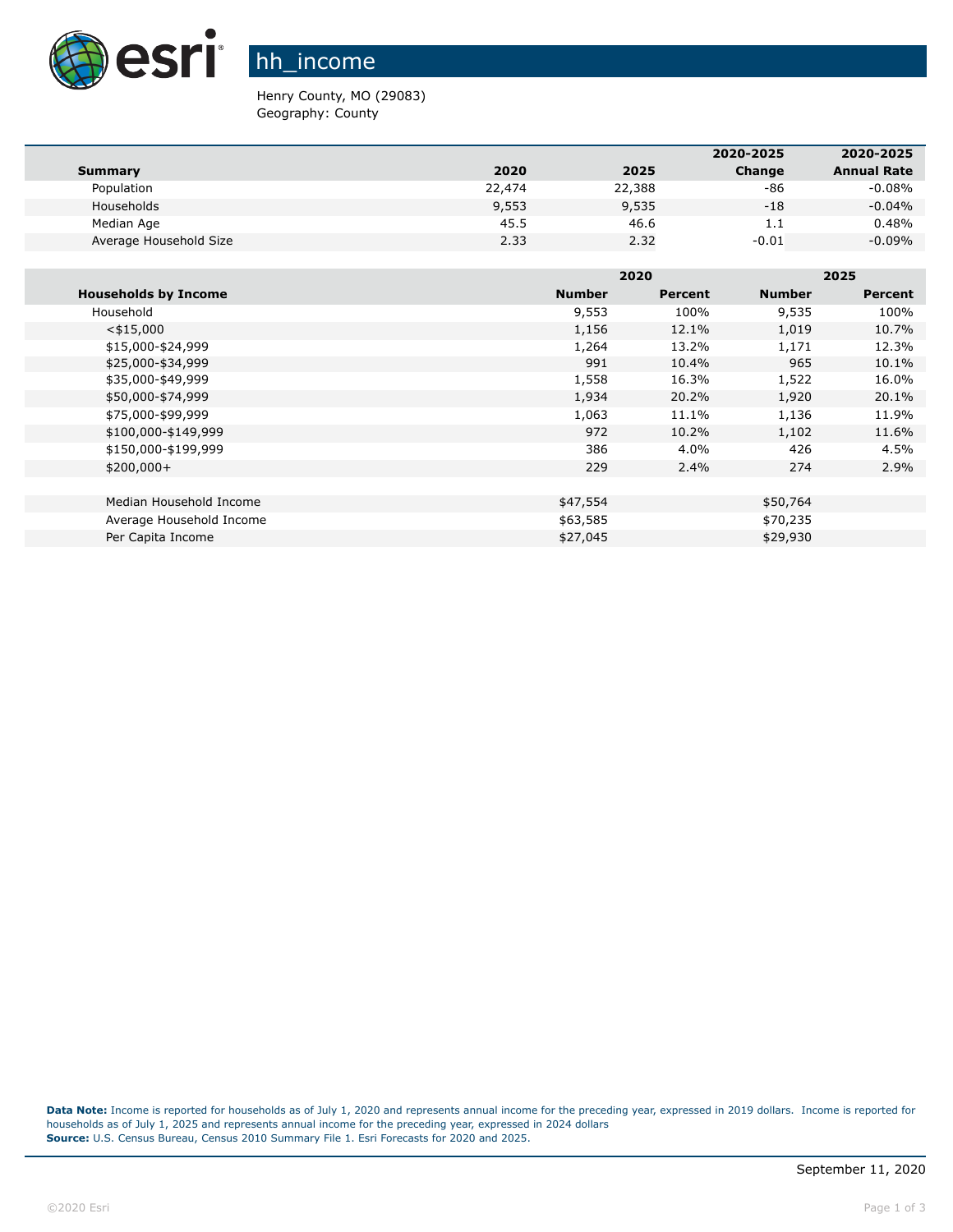

hh\_income

Henry County, MO (29083) Geography: County

| 2020 Households by Income and Age of Householder |          |           |                             |           |           |          |          |
|--------------------------------------------------|----------|-----------|-----------------------------|-----------|-----------|----------|----------|
|                                                  | $25$     | $25 - 34$ | $35 - 44$                   | $45 - 54$ | $55 - 64$ | 65-74    | $75+$    |
| <b>HH Income Base</b>                            | 315      | 1,170     | 1,283                       | 1,469     | 1,946     | 1,806    | 1,564    |
|                                                  |          |           |                             |           |           |          |          |
| $<$ \$15,000                                     | 61       | 124       | 126                         | 166       | 262       | 179      | 238      |
| \$15,000-\$24,999                                | 55       | 108       | 102                         | 134       | 218       | 243      | 404      |
| \$25,000-\$34,999                                | 51       | 113       | 105                         | 122       | 142       | 216      | 242      |
| \$35,000-\$49,999                                | 53       | 174       | 188                         | 225       | 282       | 375      | 261      |
| \$50,000-\$74,999                                | 50       | 292       | 299                         | 310       | 474       | 349      | 160      |
| \$75,000-\$99,999                                | 21       | 147       | 177                         | 201       | 233       | 203      | 81       |
| \$100,000-\$149,999                              | 16       | 141       | 180                         | 182       | 212       | 141      | 100      |
| \$150,000-\$199,999                              | 5        | 45        | 66                          | 81        | 76        | 63       | 50       |
| $$200,000+$                                      | 3        | 26        | 40                          | 48        | 47        | 37       | 28       |
|                                                  |          |           |                             |           |           |          |          |
| Median HH Income                                 | \$32,611 | \$53,777  | \$57,519                    | \$55,060  | \$52,342  | \$44,362 | \$29,991 |
| Average HH Income                                | \$45,132 | \$67,115  | \$73,907                    | \$72,429  | \$65,752  | \$60,530 | \$48,720 |
|                                                  |          |           | <b>Percent Distribution</b> |           |           |          |          |
|                                                  | $25$     | $25 - 34$ | $35 - 44$                   | $45 - 54$ | $55 - 64$ | 65-74    | $75+$    |
| <b>HH Income Base</b>                            | 100%     | 100%      | 100%                        | 100%      | 100%      | 100%     | 100%     |
|                                                  |          |           |                             |           |           |          |          |
| $<$ \$15,000                                     | 19.4%    | 10.6%     | 9.8%                        | 11.3%     | 13.5%     | 9.9%     | 15.2%    |
| \$15,000-\$24,999                                | 17.5%    | 9.2%      | 8.0%                        | 9.1%      | 11.2%     | 13.5%    | 25.8%    |
| \$25,000-\$34,999                                | 16.2%    | 9.7%      | 8.2%                        | 8.3%      | 7.3%      | 12.0%    | 15.5%    |
| \$35,000-\$49,999                                | 16.8%    | 14.9%     | 14.7%                       | 15.3%     | 14.5%     | 20.8%    | 16.7%    |
| \$50,000-\$74,999                                | 15.9%    | 25.0%     | 23.3%                       | 21.1%     | 24.4%     | 19.3%    | 10.2%    |
| \$75,000-\$99,999                                | 6.7%     | 12.6%     | 13.8%                       | 13.7%     | 12.0%     | 11.2%    | 5.2%     |
| \$100,000-\$149,999                              | 5.1%     | 12.1%     | 14.0%                       | 12.4%     | 10.9%     | 7.8%     | 6.4%     |
| \$150,000-\$199,999                              | 1.6%     | 3.8%      | 5.1%                        | 5.5%      | 3.9%      | 3.5%     | 3.2%     |
| \$200,000+                                       | 1.0%     | 2.2%      | 3.1%                        | 3.3%      | 2.4%      | 2.0%     | 1.8%     |

**Data Note:** Income is reported for households as of July 1, 2020 and represents annual income for the preceding year, expressed in 2019 dollars. Income is reported for households as of July 1, 2025 and represents annual income for the preceding year, expressed in 2024 dollars **Source:** U.S. Census Bureau, Census 2010 Summary File 1. Esri Forecasts for 2020 and 2025.